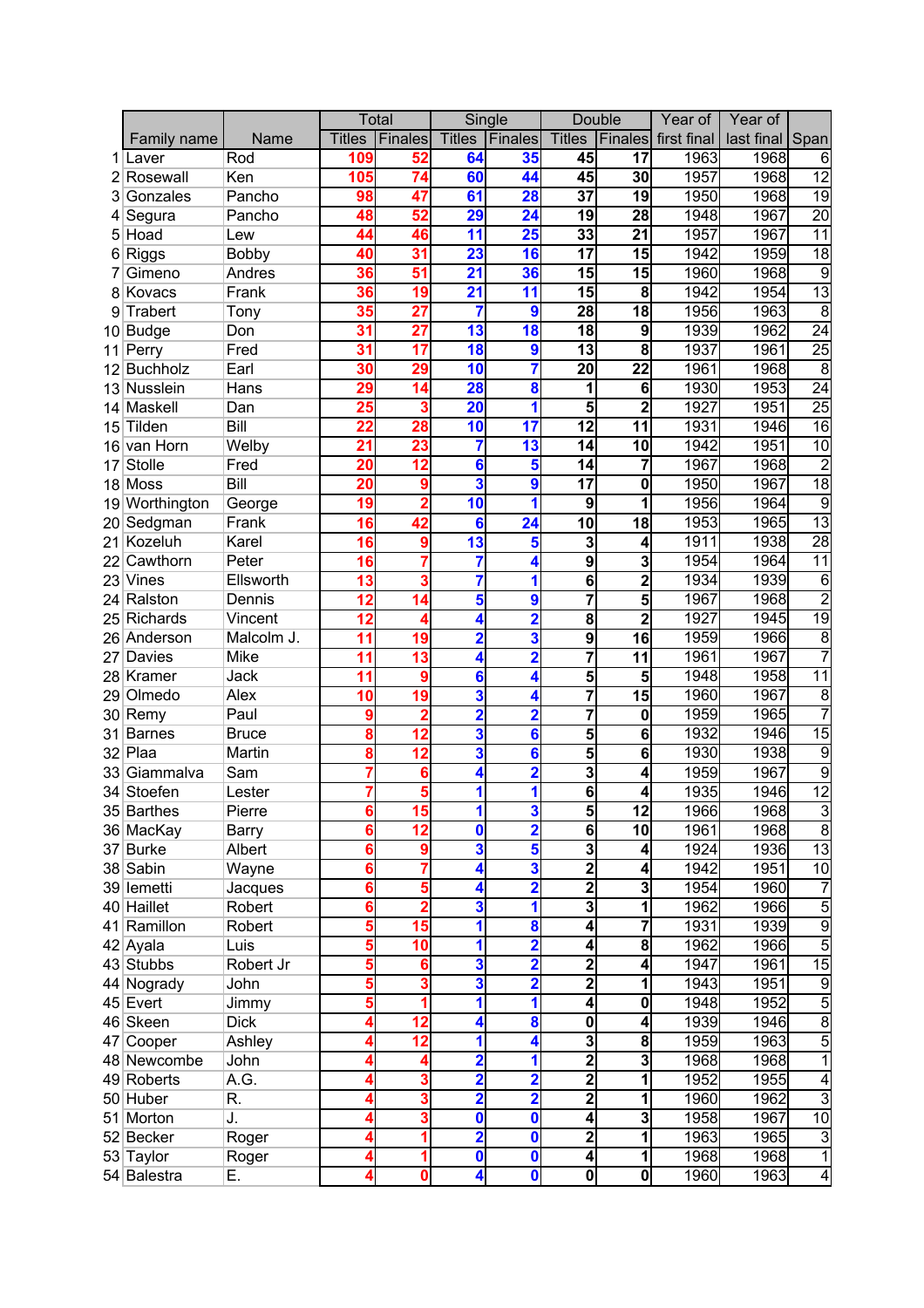|    | 55 Najuch           | Roman       | 3              | 10 | $\overline{\mathbf{2}}$ | 6                       | 1                       | 4              | 1911 | 1936 | $\overline{26}$         |
|----|---------------------|-------------|----------------|----|-------------------------|-------------------------|-------------------------|----------------|------|------|-------------------------|
| 56 | Gornto              | Mitchell    |                | 8  | 0                       | $\overline{\mathbf{2}}$ | 3                       | 6              | 1948 | 1961 | $\overline{14}$         |
| 57 | Cochet              | Henri       |                | 6  | 1                       | 4                       | $\overline{\mathbf{2}}$ | 2              | 1933 | 1939 | 7                       |
| 58 | Del Bello           | R.          |                |    | 1                       | 3                       | $\overline{\mathbf{c}}$ | 0              | 1954 | 1962 | 9                       |
|    | 59 Legenstein       | Ladislav    | 3              | 3  | 1                       | $\overline{2}$          | $\overline{\mathbf{2}}$ | 1              | 1964 | 1966 | 3                       |
| 60 | Deniau              | G.          | 3              | 3  | 1                       | $\overline{2}$          | $\overline{2}$          | 1              | 1962 | 1966 | 5                       |
| 61 | <b>Drysdale</b>     | Cliff       |                |    | 0                       | $\overline{\mathbf{2}}$ | 3                       | 1              | 1968 | 1968 |                         |
|    |                     |             |                |    |                         |                         |                         |                |      |      |                         |
|    | 62 Baumgardner Earl |             |                |    | 2                       | 1                       | 1                       | 1              | 1962 | 1967 | 6                       |
|    | 63 Krahenbuhl       |             |                | 2  | 1                       | 1                       | $\overline{2}$          | 1              | 1958 | 1963 | 6                       |
| 64 | Schroder            | А.          |                | 2  | 1                       | 0                       | $\overline{\mathbf{2}}$ | $\overline{2}$ | 1962 | 1965 | 4                       |
| 65 | Jeffery             | T.          |                |    | $\bf{0}$                | $\overline{\mathbf{2}}$ | 3                       | 0              | 1938 | 1947 | 10                      |
|    | 66 Huonder          | <b>Hans</b> |                |    | 2                       | $\mathbf 0$             | 1                       | 1              | 1950 | 1958 | 9                       |
| 67 | Fishbach            | Joe         |                |    | $\overline{2}$          | 0                       | 1                       | 1              | 1950 | 1953 | 4                       |
|    | 68 Quay             | Alan        |                |    | 1                       | 1                       | 2                       | 0              | 1961 | 1965 | 5                       |
|    | 69 Arkinstall       | Jack        | 3              |    | 1                       | $\mathbf 0$             | $\overline{\mathbf{2}}$ | 1              | 1961 | 1963 | 3                       |
| 70 | Seewagen            | George      | 3              |    | 0                       | $\mathbf 0$             | 3                       | 1              | 1947 | 1954 | $\overline{8}$          |
| 71 | Rendall             | John C.S.   |                |    | 3                       | 0                       | 0                       | 0              | 1921 | 1923 | 3                       |
| 72 | Probst              | R.          |                | 0  | $\overline{\mathbf{2}}$ | $\mathbf 0$             | 1                       | 0              | 1948 | 1950 | 3                       |
| 73 | <b>McGrath</b>      | Ed          |                | 0  | 0                       | 0                       | 3                       | 0              | 1950 | 1951 | $\overline{c}$          |
|    |                     |             |                |    | 1                       | 3                       | 1                       |                | 1968 | 1968 |                         |
| 74 | Roche               | Tony        | 2              |    |                         |                         |                         | 4              | 1945 |      |                         |
| 75 | Jossi               | Jack        |                |    | 0                       | $\mathbf 0$             | $\overline{\mathbf{2}}$ | 7              |      | 1946 | 2                       |
| 76 | Pilic               | Niki        |                |    | $\overline{2}$          | 3                       | 0                       | $\overline{2}$ | 1968 | 1968 |                         |
| 77 | Vieira              | Armando     |                |    |                         | $\overline{\mathbf{2}}$ | 1                       | 3              | 1958 | 1964 |                         |
|    | 78 Mateo            | J.          |                | 3  | $\overline{\mathbf{2}}$ | $\overline{\mathbf{2}}$ | 0                       | 1              | 1963 | 1967 | 5                       |
| 79 | Kinsey              | Howard      |                | 3  | 0                       | $\overline{\mathbf{2}}$ | 2                       | 1              | 1927 | 1931 | 5                       |
| 80 | Hartman             | Leonard     |                |    | 0                       | $\overline{\mathbf{2}}$ | $\overline{2}$          | 1              | 1953 | 1955 | $\overline{3}$          |
| 81 | Nielsen             | Kurt        |                |    | 0                       | 1                       | $\overline{2}$          | 2              | 1961 | 1965 | 5                       |
|    | 82 Rurac            | Vini        |                |    | 1                       | 1                       | 1                       | 1              | 1954 | 1955 | $\overline{2}$          |
|    | 83 Melhuish         | J.          |                |    | 1                       | 1                       | 1                       | 1              | 1963 | 1964 | $\overline{2}$          |
| 84 | Henry               | Crawford    |                |    | 0                       | $\overline{\mathbf{2}}$ | 2                       | 0              | 1965 | 1967 | 3                       |
|    | 85 Lott             | George      |                |    | $\bf{0}$                | $\overline{\mathbf{1}}$ | $\overline{2}$          | 1              | 1935 | 1937 | $\overline{3}$          |
| 86 | Hartwig             | Rex         |                |    | 0                       | $\mathbf 0$             | $\overline{2}$          | $\overline{2}$ | 1956 | 1957 | $\overline{2}$          |
| 87 | Whalen              | Joe         |                |    | 2                       | 1                       | $\overline{\mathbf{0}}$ | 0              | 1936 | 1939 | 4                       |
| 88 | Sylvia              | D.          |                |    | 1                       | 1                       | 1                       | 0              | 1966 | 1967 | $\overline{\mathbf{c}}$ |
|    | 89 Bocquet          | D.          |                |    | 1                       | 1                       | 1                       | 0              | 1949 | 1951 | 3                       |
|    | 90 Kenney           | William     |                |    | 1                       | $\boldsymbol{0}$        | 1                       | 1              | 1959 | 1968 | 10                      |
|    | 91 Garrett          | Gene        | $\overline{2}$ |    | 1                       | $\mathbf 0$             | 1                       | 1              | 1955 | 1962 | $\bf 8$                 |
|    | 92 Heston           | Paul        |                |    | 1                       | 0                       | 1                       | 1              | 1931 | 1934 | 4                       |
|    | 93 Cooke            | Elwood      |                |    | 0                       | 1                       | $\overline{\mathbf{c}}$ | 0              | 1947 | 1948 | $\overline{2}$          |
|    | 94 Bottke           | R.          |                |    | 0                       | 1                       | $\overline{\mathbf{2}}$ | 0              | 1959 | 1962 | 4                       |
|    | 95 Wood             | Charlie     |                |    | 0                       | 1                       | $\overline{\mathbf{2}}$ | 0              | 1933 | 1936 | 4                       |
|    | 96 Rodgers          | J.          |                |    | 0                       | 1                       | $\overline{\mathbf{2}}$ | 0              | 1958 | 1966 | 9                       |
|    | 97 Lawrence         | Β.          |                |    | $\boldsymbol{0}$        | 0                       | $\overline{\mathbf{2}}$ | 1              | 1948 | 1953 | $\overline{6}$          |
|    | 98 Hurlimann        | Η.          |                |    | $\bf{0}$                | $\mathbf 0$             | $\overline{\mathbf{2}}$ |                | 1960 | 1962 | 3                       |
|    | 99 Rericha          | Teddy       |                |    | $\bf{0}$                | 0                       | $\overline{\mathbf{c}}$ | 1              | 1933 | 1945 | 13                      |
|    | 100 Ferrez          | C.          |                |    | $\bf{0}$                | 0                       | $\mathbf{2}$            | 1              | 1960 | 1963 | 4                       |
|    | 101 Lufler          | W.          |                | 0  | $\overline{\mathbf{2}}$ | 0                       | 0                       | 0              | 1955 | 1957 | 3                       |
|    | 102 Pohmann         | K.          |                | 0  | $\overline{2}$          | $\mathbf 0$             | $\mathbf 0$             | 0              | 1951 | 1952 | $\overline{2}$          |
|    | 103 Molinari        | Jean-Claude |                | O  |                         | $\mathbf 0$             | 1                       | 0              | 1962 | 1963 | $\overline{2}$          |
|    | 104 Bonetti         | F.          |                | O  | 1                       | 0                       | 1                       | 0              | 1962 | 1962 | 1                       |
|    | 105 Keretic         | Κ.          |                | 0  | 1                       | 0                       | 1                       | 0              | 1965 | 1965 | 1                       |
|    | 106 Kaufman         | R.          |                | 0  | 1                       | $\mathbf 0$             | 1                       | 0              | 1968 | 1968 |                         |
|    | 107 Emerson         | Roy         | 2              | 0  | 1                       | $\mathbf 0$             | 1                       | 0              | 1968 | 1968 |                         |
|    | 108 Pohmann         | Η.          |                | 0  | 1                       | $\mathbf 0$             | 1                       | 0              | 1949 | 1949 |                         |
|    |                     |             |                |    |                         |                         |                         |                |      |      |                         |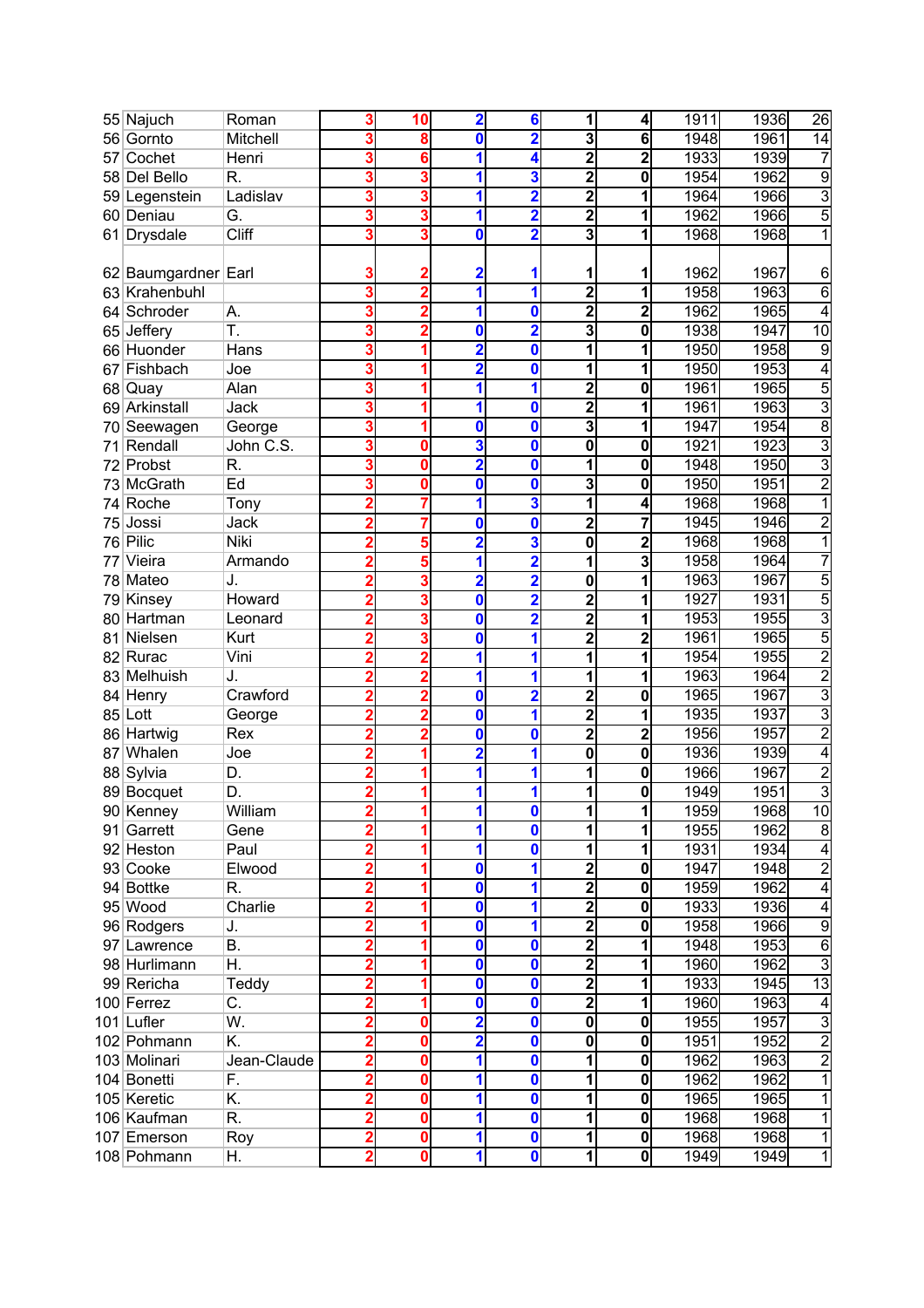| $\overline{2}$<br>1948<br>109 Schroeder<br><b>Ted Rudolph</b><br>0<br>0<br>$\mathbf 0$<br>0<br>$\overline{2}$<br>F.<br>0<br>$\overline{\mathbf{0}}$<br>110 Poulsond<br>0<br>1948<br>0<br>$\overline{2}$<br>0<br>Match<br>Samuel<br>0<br>0<br>$\mathbf 0$<br>1954<br>111<br>$\overline{\mathbf{2}}$<br>Ε.<br>0<br>112 Hariy<br>0<br>0<br>$\mathbf 0$<br>1948<br>2<br>$\overline{\mathbf{2}}$<br>$\mathbf{0}$<br>$\mathbf 0$<br>113 Crooke<br>0<br>0<br>1965<br>J.<br>2<br>Lyttleton | 1951<br>4<br>$\overline{2}$<br>1949<br>$\overline{12}$<br>1965<br>$\overline{2}$<br>1949<br>3<br>1967<br>$\overline{c}$<br>1946<br>$\overline{9}$<br>1954<br>15<br>1955<br>3<br>1962 |
|------------------------------------------------------------------------------------------------------------------------------------------------------------------------------------------------------------------------------------------------------------------------------------------------------------------------------------------------------------------------------------------------------------------------------------------------------------------------------------|--------------------------------------------------------------------------------------------------------------------------------------------------------------------------------------|
|                                                                                                                                                                                                                                                                                                                                                                                                                                                                                    |                                                                                                                                                                                      |
|                                                                                                                                                                                                                                                                                                                                                                                                                                                                                    |                                                                                                                                                                                      |
|                                                                                                                                                                                                                                                                                                                                                                                                                                                                                    |                                                                                                                                                                                      |
|                                                                                                                                                                                                                                                                                                                                                                                                                                                                                    |                                                                                                                                                                                      |
|                                                                                                                                                                                                                                                                                                                                                                                                                                                                                    |                                                                                                                                                                                      |
|                                                                                                                                                                                                                                                                                                                                                                                                                                                                                    |                                                                                                                                                                                      |
| 0<br>2<br>1945<br>114 Rogers<br>0<br>0<br>George<br>0                                                                                                                                                                                                                                                                                                                                                                                                                              |                                                                                                                                                                                      |
| $\overline{\mathbf{1}}$<br>11<br>0<br>$6\phantom{a}$<br>1946<br>$115$ Earn<br>Carl<br>5                                                                                                                                                                                                                                                                                                                                                                                            |                                                                                                                                                                                      |
| Johnny<br>0<br>1<br>7<br>1941<br>116 Faunce<br>0<br>7                                                                                                                                                                                                                                                                                                                                                                                                                              |                                                                                                                                                                                      |
| F.<br>5<br>0<br>$\overline{2}$<br>1<br>3<br>1960<br>Sehmrau<br>117                                                                                                                                                                                                                                                                                                                                                                                                                 |                                                                                                                                                                                      |
| G.<br>118 Bradley<br>0<br>1958<br>1<br>5<br>0<br>5                                                                                                                                                                                                                                                                                                                                                                                                                                 | $\overline{6}$<br>1963                                                                                                                                                               |
| 119 Tregonning<br>Donald<br>0<br>$\overline{2}$<br>1<br>2<br>1954<br>4                                                                                                                                                                                                                                                                                                                                                                                                             | $\overline{2}$<br>1955                                                                                                                                                               |
| 120 Pottinger<br>Β.<br>0<br>1<br>1<br>3<br>1960                                                                                                                                                                                                                                                                                                                                                                                                                                    | 3<br>1962                                                                                                                                                                            |
| 121 Mulloy<br>1960<br>Gardnar<br>0<br>1<br>3<br>1                                                                                                                                                                                                                                                                                                                                                                                                                                  | $\overline{3}$<br>1962                                                                                                                                                               |
| 122 Copeland<br>Ed<br>1<br>1945<br>0<br>0<br>4                                                                                                                                                                                                                                                                                                                                                                                                                                     | 6<br>1950                                                                                                                                                                            |
| 123 Bartzen<br>1962<br><b>Bernard Tut</b><br>1<br>0<br>3<br>1<br>2                                                                                                                                                                                                                                                                                                                                                                                                                 | 1965<br>4                                                                                                                                                                            |
| 124 Gledhill<br>1<br>Keith<br>$\bf{0}$<br>$\overline{2}$<br>1939<br>3<br>1                                                                                                                                                                                                                                                                                                                                                                                                         | 1942<br>4                                                                                                                                                                            |
| 3<br>1959<br>125 Rose<br>0<br>0<br>1<br>Mervyn                                                                                                                                                                                                                                                                                                                                                                                                                                     | 1959                                                                                                                                                                                 |
| $\overline{\mathbf{2}}$<br>0<br>126 Lavanchy<br>1<br>$\mathbf 0$<br>1960                                                                                                                                                                                                                                                                                                                                                                                                           | 1963<br>4                                                                                                                                                                            |
| $\overline{\mathbf{2}}$<br>127 Woodcock<br>Warren<br>0<br>1<br>1963<br>0                                                                                                                                                                                                                                                                                                                                                                                                           | 5<br>1967                                                                                                                                                                            |
| 1<br>128 Lufler<br>Bill<br>0<br>1<br>1948                                                                                                                                                                                                                                                                                                                                                                                                                                          | 1951<br>4                                                                                                                                                                            |
| 129 De Witts<br>1<br>1<br>1961<br>Jerry<br>0                                                                                                                                                                                                                                                                                                                                                                                                                                       | 1966<br>6                                                                                                                                                                            |
| 0<br>1<br>1960<br>130 Stuhldreier<br>О.<br>0<br>2                                                                                                                                                                                                                                                                                                                                                                                                                                  | 1960<br>1                                                                                                                                                                            |
| 131 Lohr<br>0<br>0<br>1<br>2<br>1962                                                                                                                                                                                                                                                                                                                                                                                                                                               | 5<br>1966                                                                                                                                                                            |
| 1<br>Kenneth<br>0<br>2<br>1953<br>132 McGregor<br>0                                                                                                                                                                                                                                                                                                                                                                                                                                | 7<br>1959                                                                                                                                                                            |
| 133 Ballerini<br>0<br>G.<br>1<br>1<br>$\mathbf 0$<br>1967                                                                                                                                                                                                                                                                                                                                                                                                                          | $\overline{2}$<br>1968                                                                                                                                                               |
| 1<br>0<br>$\mathbf 0$<br>1949<br>134 Romanoni<br>Francisco<br>1                                                                                                                                                                                                                                                                                                                                                                                                                    | 3<br>1951                                                                                                                                                                            |
| $\overline{\mathbf{0}}$<br>135 Belkhodja<br>M.<br>1<br>1<br>$\mathbf 0$<br>1966                                                                                                                                                                                                                                                                                                                                                                                                    | $\overline{2}$<br>1967                                                                                                                                                               |
| 136 Hoffman<br>0<br>1<br>0<br>1966<br>1<br>Harry                                                                                                                                                                                                                                                                                                                                                                                                                                   | $\overline{2}$<br>1967                                                                                                                                                               |
| 0<br>137 Fattori<br>1<br>0<br>1954<br>1                                                                                                                                                                                                                                                                                                                                                                                                                                            | 1954<br>1                                                                                                                                                                            |
| 1<br>138 Petery<br>T.<br>0<br>1965<br>1<br>0                                                                                                                                                                                                                                                                                                                                                                                                                                       | 1965                                                                                                                                                                                 |
| $\overline{\mathbf{1}}$<br>139 Huszard<br>0<br>1956<br>1<br>$\mathbf 0$                                                                                                                                                                                                                                                                                                                                                                                                            | 1956                                                                                                                                                                                 |
| 1<br>140 Kozeluh<br>0<br>1<br>1930<br>Jan<br>0                                                                                                                                                                                                                                                                                                                                                                                                                                     | 9<br>1938                                                                                                                                                                            |
| 1<br>141 Petra<br>Yvon<br>0<br>1948<br>1<br>0                                                                                                                                                                                                                                                                                                                                                                                                                                      | 1948<br>1                                                                                                                                                                            |
| 142 Herzig<br>0<br>1<br>1963<br>1<br>0                                                                                                                                                                                                                                                                                                                                                                                                                                             | 1963<br>1                                                                                                                                                                            |
| 1954<br>143 Thomas<br><b>Bruce</b><br>U<br>1<br>$\bf{0}$                                                                                                                                                                                                                                                                                                                                                                                                                           | 1954                                                                                                                                                                                 |
| $\mathbf{0}$<br>1<br>1<br>$\mathbf 0$<br>144 Leupi<br>1961                                                                                                                                                                                                                                                                                                                                                                                                                         | 1961<br>1                                                                                                                                                                            |
| 0<br>145 Rusche<br>1<br>1962<br>0                                                                                                                                                                                                                                                                                                                                                                                                                                                  | 1962<br>1                                                                                                                                                                            |
| 146 Verdier<br>1964<br>0<br>1<br>0                                                                                                                                                                                                                                                                                                                                                                                                                                                 | 1967<br>4                                                                                                                                                                            |
| Marcello<br>147 Del Bello<br>1954<br>0<br>1<br>0<br>1                                                                                                                                                                                                                                                                                                                                                                                                                              | 9<br>1962                                                                                                                                                                            |
| 148 Olivier<br>1<br>1964<br>0<br>0<br>1                                                                                                                                                                                                                                                                                                                                                                                                                                            | 1967<br>4                                                                                                                                                                            |
| 149 Plecevic<br>0<br>1<br>1964<br>0<br>I.<br>1                                                                                                                                                                                                                                                                                                                                                                                                                                     | $\overline{c}$<br>1965                                                                                                                                                               |
| Martin<br>O<br>1<br>1946<br>150 Buxby<br>0<br>1                                                                                                                                                                                                                                                                                                                                                                                                                                    | 1<br>1946                                                                                                                                                                            |
| 151 Mako<br>0<br>1943<br>Gene<br>0<br>1<br>1                                                                                                                                                                                                                                                                                                                                                                                                                                       | 1946<br>4                                                                                                                                                                            |
| G.<br>152 Peebles<br>1<br>0<br>1957<br>0<br>0<br>$\mathbf 0$                                                                                                                                                                                                                                                                                                                                                                                                                       | 1<br>1957                                                                                                                                                                            |
| G.<br>1<br>$\bf{0}$<br>0<br>1968<br>153 Bologna<br>$\mathbf 0$<br>0                                                                                                                                                                                                                                                                                                                                                                                                                | 1968<br>1                                                                                                                                                                            |
| 154 Riessen<br>Marty<br>$\mathbf 0$<br>1968<br>1<br>0<br>0<br>0                                                                                                                                                                                                                                                                                                                                                                                                                    | 1968<br>1                                                                                                                                                                            |
| 1920<br>155 Acquarone<br>Romeo<br>1<br>$\mathbf 0$<br>0<br>0<br>0                                                                                                                                                                                                                                                                                                                                                                                                                  | 1920<br>1                                                                                                                                                                            |
| $\overline{\mathbf{0}}$<br>156 Gorchakoff<br>1<br>0<br>$\mathbf 0$<br>1940<br>Ben<br>0                                                                                                                                                                                                                                                                                                                                                                                             | 1940<br>1                                                                                                                                                                            |
| $\overline{\mathbf{o}}$<br>1929<br>157 Snodgrass<br>1<br>Harvey<br>0<br>0<br>0                                                                                                                                                                                                                                                                                                                                                                                                     | 1929<br>1                                                                                                                                                                            |
| $\overline{\mathbf{o}}$<br>158 Molloy<br>1<br>0<br>1956<br>Peter<br>0<br>0                                                                                                                                                                                                                                                                                                                                                                                                         | 1956<br>1                                                                                                                                                                            |
| 159 Vaubrun<br>$\overline{\mathbf{o}}$<br>M.<br>1965<br>1<br>0<br>$\bf{0}$<br>0                                                                                                                                                                                                                                                                                                                                                                                                    | 1965<br>1                                                                                                                                                                            |
| $\overline{\mathbf{0}}$<br>160 Lloyd<br>Andrew<br>0<br>0<br>$\mathbf 0$<br>1965<br>1                                                                                                                                                                                                                                                                                                                                                                                               | 1<br>1965                                                                                                                                                                            |
| $\overline{\textbf{0}}$<br>$\overline{\mathbf{o}}$<br>161 Horne<br>1<br>0<br>1967<br>0<br>J.                                                                                                                                                                                                                                                                                                                                                                                       | 1<br>1967                                                                                                                                                                            |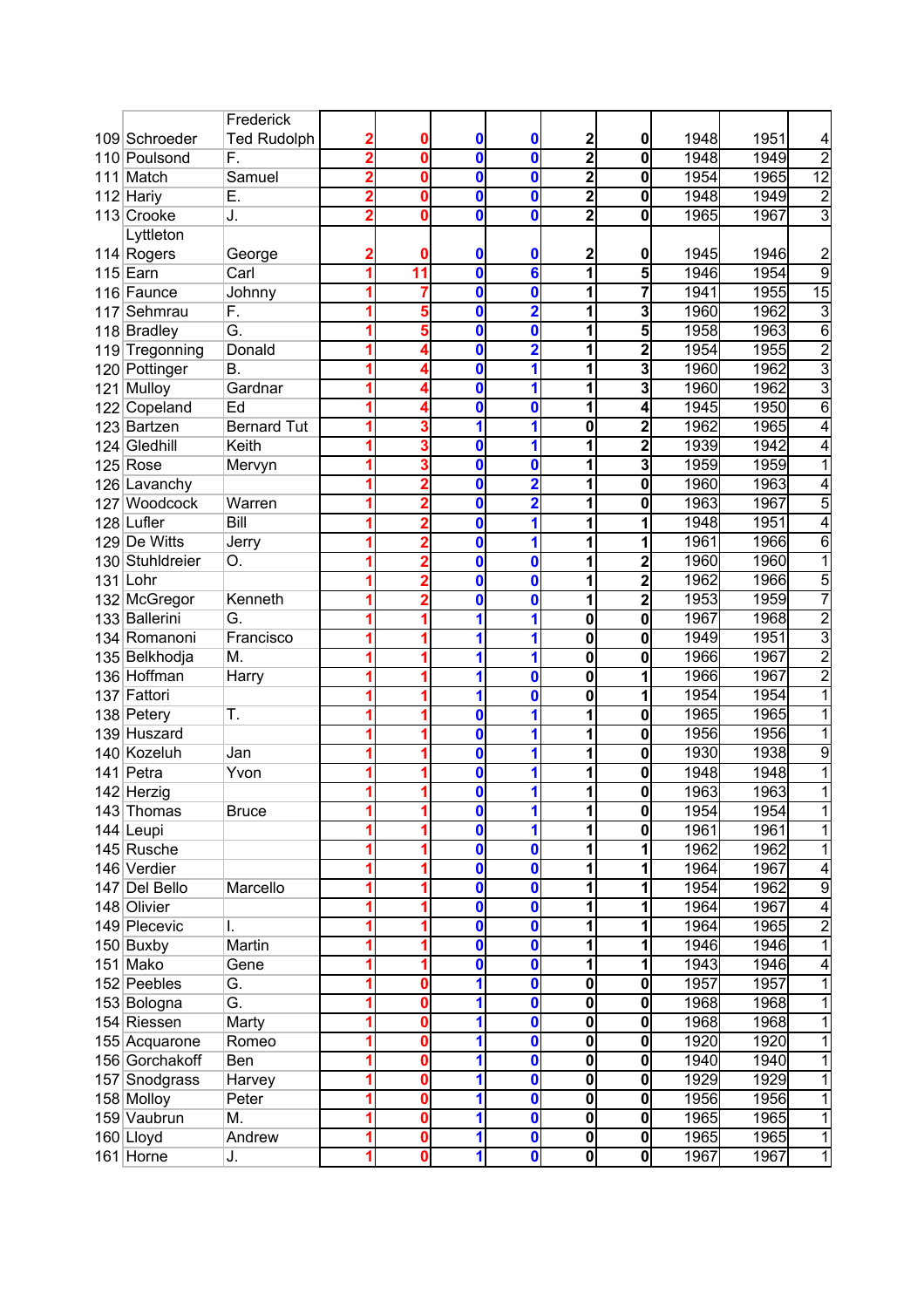|       | Scheuermeie     |                           |   |                |              |                         |                         |                         |      |      |                         |
|-------|-----------------|---------------------------|---|----------------|--------------|-------------------------|-------------------------|-------------------------|------|------|-------------------------|
| 162 r |                 | F.                        |   | 0              | 1            | 0                       | 0                       | 0                       | 1949 | 1949 | 1                       |
|       | 163 Halpern     |                           |   | 0              | 0            | 0                       | 1                       | 0                       | 1950 | 1950 | 1                       |
| 164   | Sullivan        | D.                        |   | 0              | 0            | 0                       | 1                       | 0                       | 1961 | 1961 | $\overline{1}$          |
|       | 165 Gori        | Renato                    |   | 0              | 0            | 0                       | 1                       | 0                       | 1962 | 1962 | 1                       |
|       |                 |                           |   |                |              |                         |                         |                         |      |      |                         |
|       | 166 Bollinger   | F.                        |   | 0              | 0            | 0                       | 1                       | 0                       | 1962 | 1962 | 1                       |
|       | $167$ Pare      | Emmet                     |   | 0              | 0            | 0                       | 1                       | $\mathbf 0$             | 1934 | 1934 | 1                       |
|       | 168 Tanasescu   | C.                        |   | 0              | 0            | 0                       | 1                       | 0                       | 1953 | 1953 | 1                       |
|       | 169 Garrido     | R.                        |   | 0              | 0            | 0                       | 1                       | 0                       | 1966 | 1966 | 1                       |
|       | 170 Fiala       |                           |   | 0              | 0            | 0                       | 1                       | 0                       | 1948 | 1948 | 1                       |
| 171   | Blauer          | Η.                        |   | 0              | 0            | 0                       | 1                       | 0                       | 1936 | 1936 | 1                       |
|       | 172 Facondi     | Perico                    |   | 0              | 0            | 0                       | 1                       | 0                       | 1936 | 1936 | 1                       |
|       | 173 Bocquet     | F.                        |   | 0              | $\mathbf{0}$ | 0                       | $\mathbf{1}$            | 0                       | 1950 | 1950 | 1                       |
|       | 174 Vissault    |                           |   | 0              | 0            | 0                       | 1                       | 0                       | 1938 | 1938 | 1                       |
|       | 175 Coghlan     | В.                        |   | 0              | 0            | 0                       | 1                       | 0                       | 1942 | 1942 | 1                       |
| 176   | de Mos          | Jan                       |   | 0              | 0            | 0                       | 1                       | 0                       | 1951 | 1951 | 1                       |
| 177   | Crosby          | Bill                      |   | 0              | 0            | 0                       | 1                       | 0                       | 1946 | 1946 | 1                       |
|       | 178 Crookenden  | lan                       |   | 0              | $\mathbf 0$  | 0                       | 1                       | 0                       | 1967 | 1967 | 1                       |
|       | 179 Courson     |                           |   | 0              | 0            | 0                       | 1                       | 0                       | 1956 | 1956 | 1                       |
|       | 180 Popovic     | А.                        |   | 0              | 0            | 0                       | 1                       | 0                       | 1966 | 1966 | 1                       |
|       | 181 Facondi     | Pilo                      |   | 0              | 0            | 0                       | 1                       | 0                       | 1936 | 1936 | 1                       |
|       | 182 Silverman   | А.                        |   | 0              | 0            | 0                       | 1                       | 0                       | 1949 | 1949 | 1                       |
|       | 183 Houghton    | F.                        |   | 0              | 0            | 0                       | 1                       | $\mathbf 0$             | 1947 | 1947 | 1                       |
|       | 184 Wilde       | F.                        |   | 0              | 0            | 0                       | 1                       | $\mathbf 0$             | 1950 | 1950 | 1                       |
|       | 185 Shore       | $\overline{\mathsf{S}}$ . |   | 0              | 0            | 0                       | 1                       | $\overline{\mathbf{0}}$ | 1954 | 1954 | 1                       |
|       | 186 Muehlbauer  | Ē.                        |   | 0              | 0            | 0                       | 1                       |                         | 1968 | 1968 | 1                       |
|       |                 |                           |   |                |              |                         |                         | 0                       |      |      |                         |
|       | 187 Richards    | D.                        |   | 0              | 0            | 0                       | 1                       | 0                       | 1966 | 1966 | 1                       |
|       | 188 Lawrence    | D.                        |   | 0              | 0            | 0                       | 1                       | 0                       | 1950 | 1950 | 1                       |
|       | 189 Evans       | M.                        | 0 | 7              | 0            | 0                       | 0                       | 7                       | 1956 | 1962 | 7                       |
|       | 190 Adler       | Jerry                     | 0 | 5              | 0            | 3                       | $\mathbf 0$             | 2                       | 1949 | 1954 | 6                       |
|       | 191 Pearce      | J.                        | 0 | 5              | 0            | $\overline{\mathbf{2}}$ | 0                       | 3                       | 1946 | 1951 | 6                       |
|       | 192 Pails       | Dinny                     | 0 | 5              | 0            | 0                       | 0                       | 5                       | 1949 | 1957 | 9                       |
|       | 193 Colin       | Robert                    | 0 | 4              | 0            | $\overline{\mathbf{2}}$ | 0                       | 2                       | 1954 | 1962 | $\overline{9}$          |
|       | 194 Hunter      | Francis T.                | 0 | 4              | $\mathbf{0}$ | 1                       | 0                       | 3                       | 1931 | 1935 | $\overline{5}$          |
|       | 195 Pannell     | J.                        | 0 | 3              | 0            | 0                       | $\mathbf 0$             | 3                       | 1953 | 1957 | $\overline{5}$          |
|       | 196 Bartlet     | Н.                        | 0 | $\overline{2}$ | 0            | $\overline{2}$          | $\mathbf 0$             | 0                       | 1928 | 1929 | $\overline{2}$          |
|       | 197 Khaled      | Salem                     | 0 | 2              | 0            | $\overline{\mathbf{2}}$ | 0                       | 0                       | 1950 | 1956 | ſ                       |
|       | 198 Negro       | J.                        | 0 | 2              | 0            | $\overline{\mathbf{2}}$ | $\mathbf 0$             | 0                       | 1922 | 1923 | $\overline{2}$          |
|       | 199 Stahovich   | M.                        | 0 | 2              | 0            | 1                       | $\mathbf 0$             |                         | 1966 | 1966 | $\overline{1}$          |
|       | 200 Kenney      | Η.                        | 0 | 2              | 0            | 1                       | $\mathbf 0$             | 1                       | 1950 | 1950 | $\overline{\mathbf{1}}$ |
|       | 201 Applewhaite | Charles                   | 0 | 2              | 0            | 1                       | $\mathbf 0$             | 1                       | 1967 | 1967 | $\overline{1}$          |
|       | 202 Wightman    | Η.                        | 0 | 2              | 0            | 0                       | 0                       | 2                       | 1938 | 1946 | $\overline{9}$          |
|       | 203 Holmes      | W.                        | O | $\overline{2}$ | 0            | 0                       | $\mathbf 0$             | 2                       | 1949 | 1951 | $\overline{3}$          |
|       | 204 Pero        | George                    | 0 | $\overline{2}$ | 0            | 0                       | $\mathbf 0$             | 2                       | 1961 | 1962 | $\overline{2}$          |
|       | 205 Asling      | Ε.                        | 0 | 2              | 0            | 0                       | $\mathbf 0$             | 2                       | 1947 | 1950 | $\overline{\mathbf{4}}$ |
|       | 206 Herren      | Wade                      | 0 | 2              | 0            | 0                       | $\mathbf{0}$            | 2                       | 1966 | 1967 | $\overline{2}$          |
|       | 207 Potter      | D.                        | 0 | 2              | 0            | 0                       | $\mathbf 0$             | $\overline{c}$          | 1954 | 1955 | $\overline{2}$          |
|       | 208 Stewart     | Hugh                      | 0 |                | 0            | 0                       | $\mathbf 0$             | $\overline{c}$          | 1966 | 1967 | $\overline{2}$          |
|       | 209 Bell        |                           | 0 |                | 0            | 0                       | $\mathbf 0$             |                         | 1938 | 1943 | 6                       |
|       |                 | Berkeley                  |   |                | $\mathbf 0$  |                         | $\overline{\mathbf{o}}$ | 2                       |      |      |                         |
|       | 210 Albrecht    | М.                        | 0 |                |              | 0                       |                         | 2                       | 1960 | 1962 | دن                      |
|       | 211 Huebner     | L.                        | 0 | 2              | $\mathbf 0$  | 0                       | $\mathbf 0$             | 2                       | 1965 | 1965 | 1                       |
|       | 212 Kautz       |                           | 0 | 2              | $\mathbf{0}$ | 0                       | $\mathbf 0$             | 2                       | 1938 | 1949 | $\overline{12}$         |
|       | 213 Poulson     | D.                        | 0 | 2              | 0            | 0                       | $\mathbf 0$             | 2                       | 1950 | 1952 | 3                       |
|       | 214 Contet      | А.                        | 0 | 2              | 0            | 0                       | $\overline{\mathbf{o}}$ | 2                       | 1956 | 1957 | $\overline{c}$          |
|       | 215 Chapin      | Alfred                    | 0 | $\overline{2}$ | 0            | 0                       | 0                       | 2                       | 1935 | 1944 | $\overline{10}$         |
|       | 216 Walts       | Κ.                        | 0 | $\overline{2}$ | $\mathbf 0$  | 0                       | $\overline{\mathbf{o}}$ | $\overline{\mathbf{2}}$ | 1965 | 1965 | $\overline{1}$          |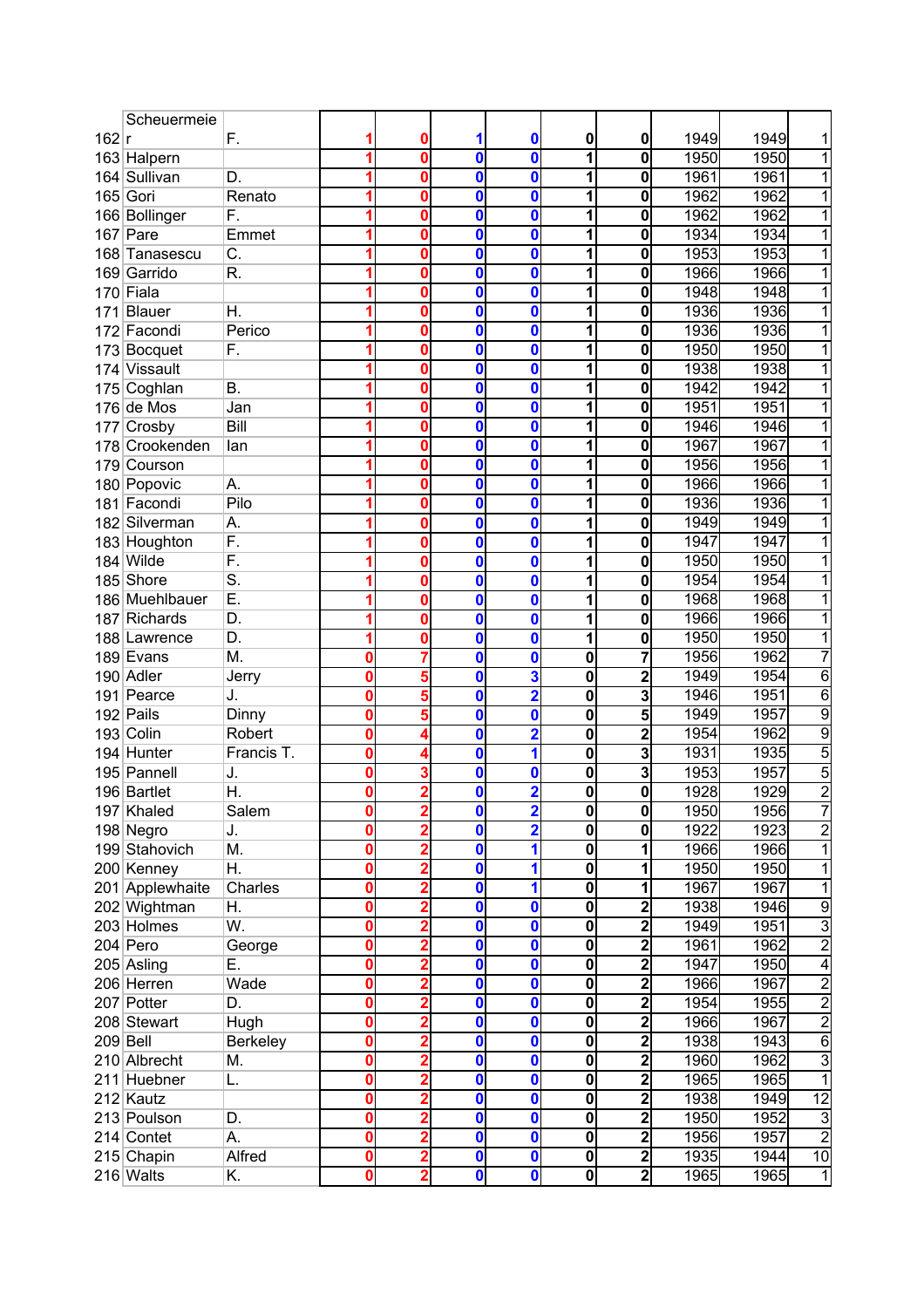|         | 217 Harum       | Albert           | 0 | 2 | 0            | 0        | $\pmb{0}$               | 2           | 1961 | 1962 | $\overline{2}$ |
|---------|-----------------|------------------|---|---|--------------|----------|-------------------------|-------------|------|------|----------------|
|         | 218 Collas      | L.               |   |   | 0            | 1        | $\overline{\mathbf{0}}$ | 0           | 1965 | 1965 | $\overline{1}$ |
|         | 219 Doyle       | Al               | 0 |   | 0            | 1        | $\bf{0}$                | 0           | 1950 | 1950 | 1              |
|         | 220 Cisneros    | $\overline{C}$ . | 0 |   | 0            | 1        | $\bf{0}$                | 0           | 1965 | 1965 | 1              |
| 221     | Mills           | Alan             | 0 |   | 0            | 1        | 0                       | 0           | 1967 | 1967 | 1              |
|         | 222 Peterson    | Ρ.               | Ω |   | 0            | 1        | $\mathbf 0$             | 0           | 1939 | 1939 | 1              |
|         | 223 Chassard    | А.               | በ |   | 0            | 1        | 0                       | $\mathbf 0$ | 1968 | 1968 | 1              |
|         | 224 McKee       |                  | Ω |   | 0            | 1        | $\bf{0}$                | $\mathbf 0$ | 1949 | 1949 | 1              |
|         | 225 Watson      | J.               | Ω |   | 0            | 1        | $\bf{0}$                | 0           | 1963 | 1963 | 1              |
|         | 226 Goritschnig | Ε.               | 0 |   | 0            | 1        | 0                       | 0           | 1935 | 1935 | 1              |
|         | 227 Chapline    | А.               | 0 |   | 0            | 1        | $\bf{0}$                | 0           | 1959 | 1959 | 1              |
|         | 228 Brechbuhl   | J.               | 0 |   | 0            | 1        | $\bf{0}$                | 0           | 1962 | 1962 | 1              |
|         | 229 Werthmuller | W.               | 0 |   | $\mathbf{0}$ | 1        | 0                       | 0           | 1949 | 1949 | 1              |
|         | 230 Moxham      | А.               | 0 |   | 0            | 1        | $\mathbf 0$             | 0           | 1953 | 1953 | 1              |
| 231     | Beretta         |                  | Ω |   | 0            | 1        | $\bf{0}$                | 0           | 1960 | 1960 | 1              |
|         | 232 Carter      | N.               | 0 |   | 0            | 1        | $\bf{0}$                | $\mathbf 0$ | 1965 | 1965 | 1              |
|         | 233 Griffin     | R.               | Ω |   | 0            | 1        | $\bf{0}$                | 0           | 1965 | 1965 | 1              |
|         | 234 Whiteman    | B.E.             | 0 |   | 0            | 0        | 0                       |             | 1953 | 1953 | 1              |
|         | 235 Quatrain    | N.               | Ω |   | 0            | 0        | $\overline{\mathbf{0}}$ |             | 1960 | 1960 | 1              |
|         | 236 Albrecht    | Η.               | Ω |   | 0            | 0        | $\overline{\mathbf{0}}$ |             | 1954 | 1954 | 1              |
|         | 237 Baumeister  |                  | Ω |   | 0            | 0        | $\bf{0}$                |             | 1966 | 1966 | 1              |
|         | 238 Rogers      | G.               | 0 |   | 0            | 0        | $\bf{0}$                | 1           | 1954 | 1954 | 1              |
| 239 Ali |                 | M.               |   |   | 0            | 0        | 0                       |             | 1950 | 1950 | 1              |
|         | 240 Rodgers     | Jack             | Ω |   | 0            | 0        | 0                       | 1           | 1953 | 1953 | 1              |
| 241     | Roberts         |                  | Ω |   | 0            | 0        | $\bf{0}$                | 1           | 1938 | 1938 | 1              |
|         | 242 Burke       | Ed               | 0 |   | 0            | 0        | $\bf{0}$                | 1           | 1930 | 1930 | 1              |
|         | 243 Bougin      | Η.               | 0 |   | 0            | $\bf{0}$ | $\bf{0}$                |             | 1949 | 1949 | 1              |
|         | 244 Buccholz    | W.               | 0 |   | 0            | 0        | $\bf{0}$                | 1           | 1963 | 1963 | 1              |
|         | 245 Bernstein   |                  | 0 |   | 0            | 0        | 0                       | 1           | 1935 | 1935 | 1              |
|         | 246 Wisard      |                  | 0 |   | 0            | 0        | 0                       | 1           | 1962 | 1962 | 1              |
|         | 247 Richter     |                  | 0 |   | 0            | 0        | $\overline{\mathbf{0}}$ | 1           | 1949 | 1949 | 1              |
|         | 248 Voigt       | F.               | Ω |   | 0            | 0        | $\mathbf 0$             | 1           | 1955 | 1955 | 1              |
|         | 249 Richardson  | D.               | Ω |   | 0            | $\bf{0}$ | $\overline{\mathbf{0}}$ | 1           | 1968 | 1968 | 1              |
|         | 250 Kenney      | Bill             | 0 |   | 0            | 0        | $\bf{0}$                | 1           | 1936 | 1936 | 1              |
| 251     | Pellizza        | Pierre           | 0 |   | 0            | 0        | 0                       | 1           | 1950 | 1950 | 1              |
|         | 252 Roberts     | А.               | Ω |   | 0            | 0        | $\mathbf 0$             | 1           | 1946 | 1946 | 1              |
|         | 253 Howard      | John             |   |   | U            | 0        | 0                       | 1           | 1946 | 1946 | 1              |
|         | 254 Stonebridge | А.               | 0 |   | 0            | 0        | $\bf{0}$                | 1           | 1967 | 1967 | 1              |
|         | 255 Hunter      | Frank            | 0 |   | 0            | 0        | $\mathbf 0$             | 1           | 1944 | 1944 | 1              |
|         | 256 Nerren      | J.               | 0 |   | 0            | $\bf{0}$ | $\mathbf 0$             | 1           | 1967 | 1967 | 1              |
|         | 257 Stillman    |                  | 0 |   | 0            | $\bf{0}$ | $\mathbf 0$             | 1           | 1948 | 1948 | $\overline{1}$ |
|         | 258 Naamani     |                  | 0 |   | 0            | $\bf{0}$ | $\bf{0}$                | 1           | 1956 | 1956 | 1              |
|         | 259 Johnson     | Wallace          | 0 |   | 0            | 0        | $\mathbf 0$             |             | 1929 | 1929 | 1              |
|         | 260 Muir        | D.               | 0 |   | 0            | 0        | $\bf{0}$                |             | 1965 | 1965 | 1              |
|         | 261 Herren      | J.               | 0 |   | 0            | 0        | $\bf{0}$                | 1           | 1967 | 1967 | 1              |
|         | 262 Muehlbauer  | I.               | 0 |   | 0            | 0        | $\mathbf 0$             | 1           | 1966 | 1966 | 1              |
|         | 263 Harmuth     | J.               | 0 |   | 0            | 0        | $\mathbf 0$             | 1           | 1950 | 1950 | 1              |
|         | $264$ King      | Η.               | 0 |   | 0            | $\bf{0}$ | $\mathbf 0$             |             | 1947 | 1947 | 1              |
|         | 265 Monetti     |                  | 0 |   | 0            | 0        | $\mathbf 0$             |             | 1954 | 1954 | 1              |
|         | 266 Konicki     |                  | 0 |   | 0            | 0        | $\overline{\mathbf{0}}$ |             | 1965 | 1965 | 1              |
|         | 267 Stanovich   | M.               | 0 |   | 0            | 0        | $\overline{\mathbf{0}}$ |             | 1954 | 1954 | 1              |
|         | 268 Licht       | А.               | 0 |   | 0            | $\bf{0}$ | $\overline{\mathbf{0}}$ |             | 1965 | 1965 | 1              |
|         | 269 Lohr        | M.               | 0 |   | 0            | 0        | $\overline{\mathbf{0}}$ |             | 1963 | 1963 | 1              |
|         | $270$ Loth      | J.               | 0 |   | 0            | $\bf{0}$ | $\overline{\mathbf{0}}$ | 1           | 1965 | 1965 | 1              |
|         | 271 McMillan    | W.               | 0 | 1 | 0            | 0        | $\overline{\mathbf{0}}$ | 1           | 1964 | 1964 | $\mathbf{1}$   |
|         | 272 Sellier     | J.               | 0 |   | 0            | 0        | $\overline{\mathbf{0}}$ | 1           | 1960 | 1960 | $\overline{1}$ |